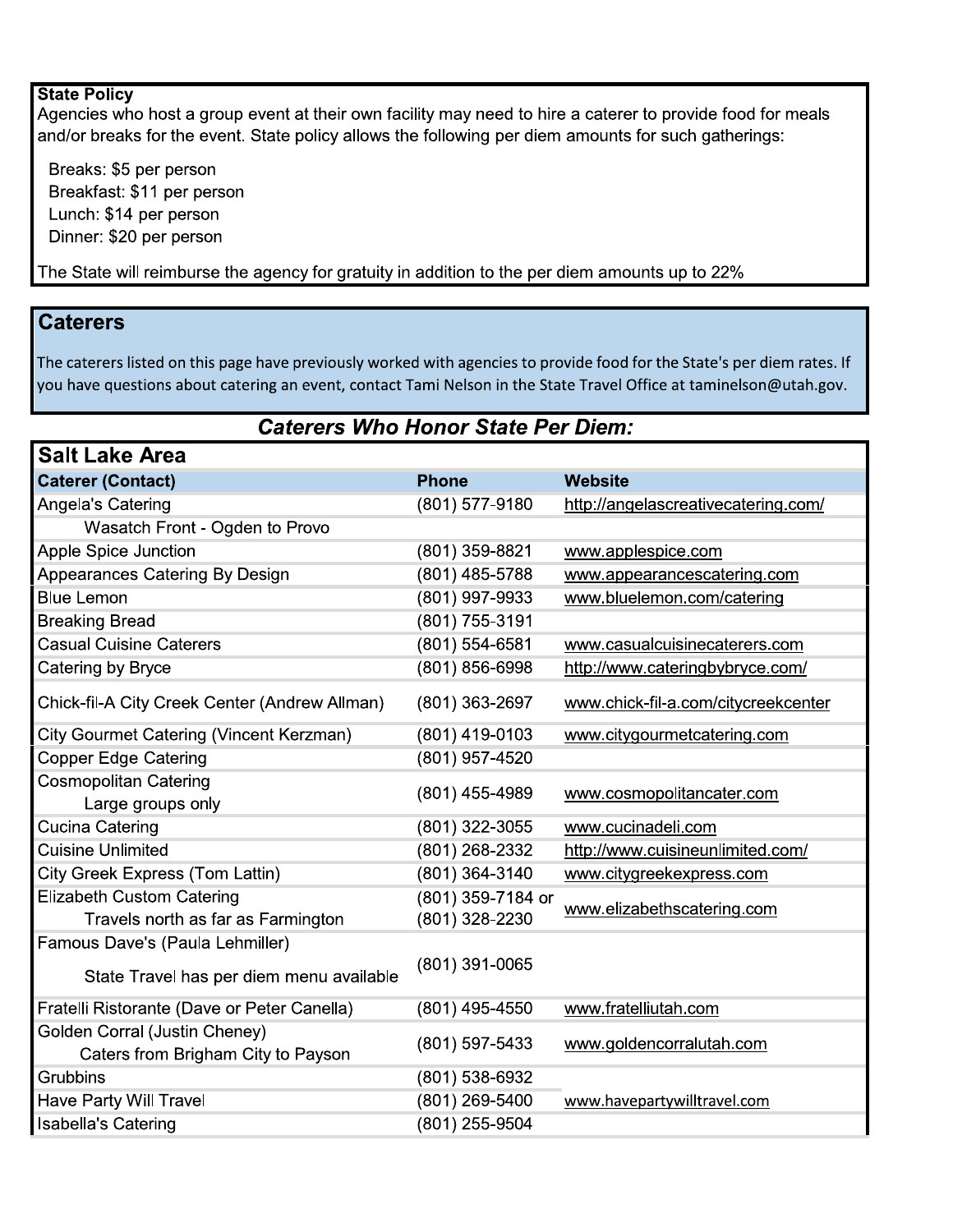| <b>Caterer (Contact)</b><br>Famous Dave's (Paula Lehmiller)          | <b>Phone</b>   | <b>Website</b>                       |
|----------------------------------------------------------------------|----------------|--------------------------------------|
| <b>Blanding Area</b>                                                 |                |                                      |
|                                                                      |                |                                      |
| Zest Kitchen and Bar                                                 | (801) 425-2979 | www.www.zestslc.comzestslc.com       |
| You're the Boss Catering                                             | (801) 575-8826 | www.ytbcatering.com                  |
| Catering closed for Pandemic                                         | Ext. 206       |                                      |
| Utah Food Services (Gloria Santa Cruz)                               | (801) 531-0226 | www.utahfoodservices.com             |
| UCI/Serving Time Cafe (Andy lacona)                                  | (801) 633-8723 |                                      |
| Tucanos Brazilian Grill                                              | (801) 456-2550 | www.tucanos.com                      |
| Sandy's Catering LLC<br><b>Caters SL/Utah Counties and Park City</b> | (801) 637-7030 |                                      |
| Red Onion Catering (Natalie or Traci)                                | (801) 521-7585 | www.redonionboxlunches.com           |
| <b>Red Corner China Diner</b>                                        | (801) 601-8331 | www.redcornerutah.com                |
| Mellenthins (Mindy)                                                  | (801) 541-9909 | http://mellenthinscatering.com       |
| Meier's Prime                                                        | (801) 277-3372 |                                      |
| <b>LUX Catering and Events</b>                                       | (801) 466-2537 | http://www.luxcateringandevents.com/ |
| Landmark II Catering (Hal and Elaine Porter)                         | (801) 815-8538 |                                      |
| La Sage Bistro (Sandy Lilaian)                                       | (801) 943-7243 |                                      |
| Jason's Deli (Elaine Blake)                                          | (801) 573-1952 | http://www.jasonsdeli.com/           |
| It's All Good Cafe and Grill                                         | (801) 355-1231 |                                      |
| Caters anywhere in Utah                                              |                |                                      |
| J.K.'s Indulgence Catering                                           | (801) 253 0922 | www jksindulgence com                |

| <b>Blanding Area</b>                                         |                |                                     |
|--------------------------------------------------------------|----------------|-------------------------------------|
| <b>Caterer (Contact)</b>                                     | <b>Phone</b>   | Website                             |
| Famous Dave's (Paula Lehmiller)                              |                |                                     |
| State travel has per diem menu available                     | (801) 391-0065 |                                     |
| San Juan School District Food Services (John<br>Parkinson)   |                |                                     |
| Caters anywhere from Monticello to<br><b>Monument Valley</b> | (435) 678-1265 |                                     |
|                                                              |                |                                     |
| <b>Bountiful Area</b>                                        |                |                                     |
| <b>Caterer (Contact)</b>                                     | <b>Phone</b>   | <b>Website</b>                      |
| Angela's Catering                                            | (801) 577-9180 | http://angelascreativecatering.com/ |
| Wasatch Front - Ogden to Provo                               |                |                                     |
| <b>Blue Lemon</b>                                            | (801) 997-9933 | www.bluelemon.com/catering          |
| Famous Dave's (Paula Lehmiller)                              |                |                                     |
| State travel has per diem menu available                     | (801) 391-0065 |                                     |
| Marie Callender's                                            | (801) 561-9243 | www.mariecallender.com              |
|                                                              |                |                                     |
| <b>Cedar City Area</b>                                       |                |                                     |
| <b>Caterer (Contact)</b>                                     | <b>Phone</b>   | <b>Website</b>                      |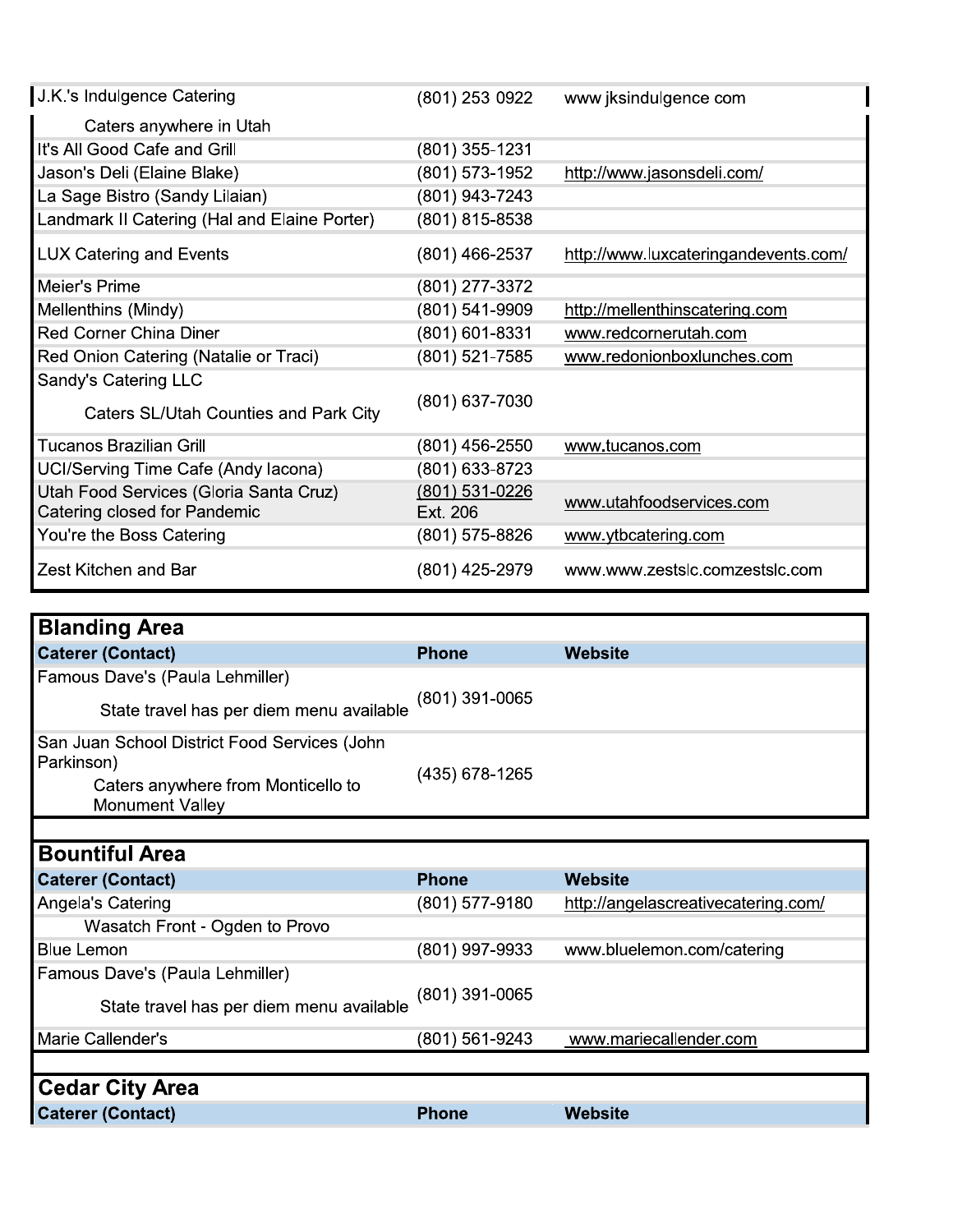| Cedar City Pastry Pub (Tina Saifizadeh)                                     | (435) 867-1400                      | www.cedarcitypastrypub.com |
|-----------------------------------------------------------------------------|-------------------------------------|----------------------------|
| Dotson Cooks Dutch Oven (Pete Dotson)                                       | (435) 865-7520 or<br>(435) 531-3634 |                            |
| Famous Dave's (Paula Lehmiller)<br>State travel has per diem menu available | (801) 391-0065                      |                            |

| Logan Area                                                    |                                     |         |
|---------------------------------------------------------------|-------------------------------------|---------|
| <b>Caterer (Contact)</b>                                      | <b>Phone</b>                        | Website |
| <b>Copper Mill Restaurant</b><br>Contact the sales department | (435) 752-0647                      |         |
| <b>Elements Restaurant</b><br>Contact the sales department    | (435) 750-5151                      |         |
| Famous Dave's (Paula Lehmiller)                               |                                     |         |
| State travel has per diem menu available                      | $(801)$ 391-0065                    |         |
| Kate's Kitchen (Don)                                          | (435) 753-1223 or<br>(435) 753-5733 |         |

| <b>Ogden Area</b>                                                           |                |                                     |
|-----------------------------------------------------------------------------|----------------|-------------------------------------|
| <b>Caterer (Contact)</b>                                                    | <b>Phone</b>   | Website                             |
| Angela's Catering                                                           | (801) 577-9180 | http://angelascreativecatering.com/ |
| Wasatch Front - Ogden to Provo                                              |                |                                     |
| Apple Spice Junction (Jeff Neil)                                            | (801) 475-8555 | www.applespice.com                  |
| Bean-A-Colada (Felda Olivas)<br>Caters anywhere in Weber County             | (801) 479-4680 | www.bean-a-colada.com               |
| <b>Blue Lemon</b>                                                           | (801) 997-9933 | www.bluelemon.com/catering          |
| Caterbee's (Jerry Kou)                                                      | (801) 262-0062 | www.caterbee.com                    |
| Famous Dave's (Paula Lehmiller)<br>State travel has per diem menu available | (801) 391-0065 |                                     |
| Mejor Que Nada Restaurant (Elaine Blake)                                    | (801) 573-1952 |                                     |
| Marie Callender's<br>Layton                                                 | (801) 825-3668 | www.mariecallender.com              |

| <b>Park City Area</b>                                                       |                |         |
|-----------------------------------------------------------------------------|----------------|---------|
| <b>Caterer (Contact)</b>                                                    | <b>Phone</b>   | Website |
| Famous Dave's (Paula Lehmiller)<br>State travel has per diem menu available | (801) 391-0065 |         |
| Leger's Deli                                                                | (435) 940-0229 |         |
| Point Du Ciel                                                               | (435) 783-5714 |         |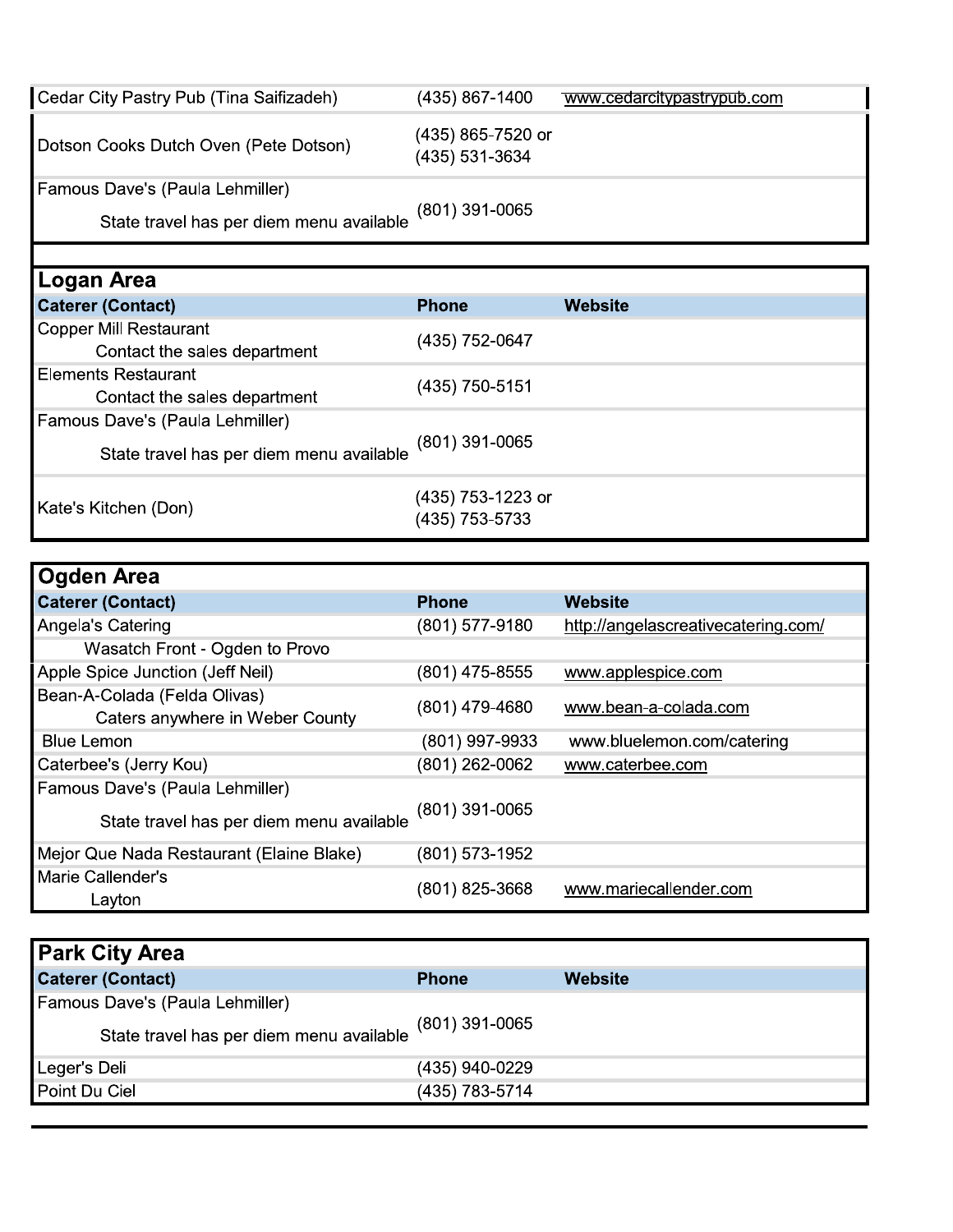## Provo Area

| <b>Caterer (Contact)</b>                     | <b>Phone</b>                          | <b>Website</b>                      |
|----------------------------------------------|---------------------------------------|-------------------------------------|
| Angela's Catering                            | (801) 577-9180                        | http://angelascreativecatering.com/ |
| Wasatch Front - Ogden to Provo               |                                       |                                     |
| Apple Spice Junction                         | (801) 224-4666                        | www.applespice.com                  |
| <b>Blue Lemon</b>                            | (801) 997-9933                        | www.bluelemon.com/catering          |
| Famous Dave's (Paula Lehmiller)              |                                       |                                     |
| State travel has per diem menu available     | (801) 391-0065                        |                                     |
| Five Star BBQ Company                        | (801) 425-5391                        | www.5starbbqcompany.com             |
| Gandolfo's Deli (Jeff Brown)                 | (801) 380-1091                        |                                     |
| Jason's Deli (Elaine Blake)                  | (801) 573-1952                        | http://www.jasonsdeli.com/          |
| Landmark II Catering (Hal and Elaine Porter) | $(801)$ 368-7296 or<br>(801) 830-5803 |                                     |
| Point Du Ciel (Shelli or Keith)              | (801) 356-8273                        |                                     |
| Viking's Feast (Robyn)                       | (801) 375-1115                        | www.avikingsfeast.com               |

| <b>Richfield Area</b>                    |                |                |
|------------------------------------------|----------------|----------------|
| <b>Caterer (Contact)</b>                 | <b>Phone</b>   | <b>Website</b> |
| Day's Inn                                | (435) 896-6476 |                |
| Famous Dave's (Paula Lehmiller)          |                |                |
| State travel has per diem menu available | (801) 391-0065 |                |
| <b>Red Roses</b>                         | (435) 529-3876 |                |
| Salina                                   |                |                |
| <b>Sugar Shack Catering</b>              | (435) 896-6207 |                |
| <b>Central Valley</b>                    |                |                |
| Tomato Vine                              | (435) 529-4166 |                |
| Salina                                   |                |                |
| White's Custom Meats and Catering        | (435) 896-5470 |                |

| <b>St. George Area</b>                            |                 |         |
|---------------------------------------------------|-----------------|---------|
| <b>Caterer (Contact)</b>                          | <b>Phone</b>    | Website |
| Courtyard by Marriott (Kerrie Prince, Director of |                 |         |
| Events)                                           | (435) 652-74006 |         |
| Offers off-site catering as well                  |                 |         |

| <b>Tooele Area</b>                          |                                     |                            |
|---------------------------------------------|-------------------------------------|----------------------------|
| <b>Caterer (Contact)</b>                    | <b>Phone</b>                        | Website                    |
| Blue Lemon                                  | (801) 997-9933                      | www.bluelemon.com/catering |
| Catering Creations at the Ivy Gardens (Don) | (435) 884-0857 or<br>(435) 884-6469 |                            |